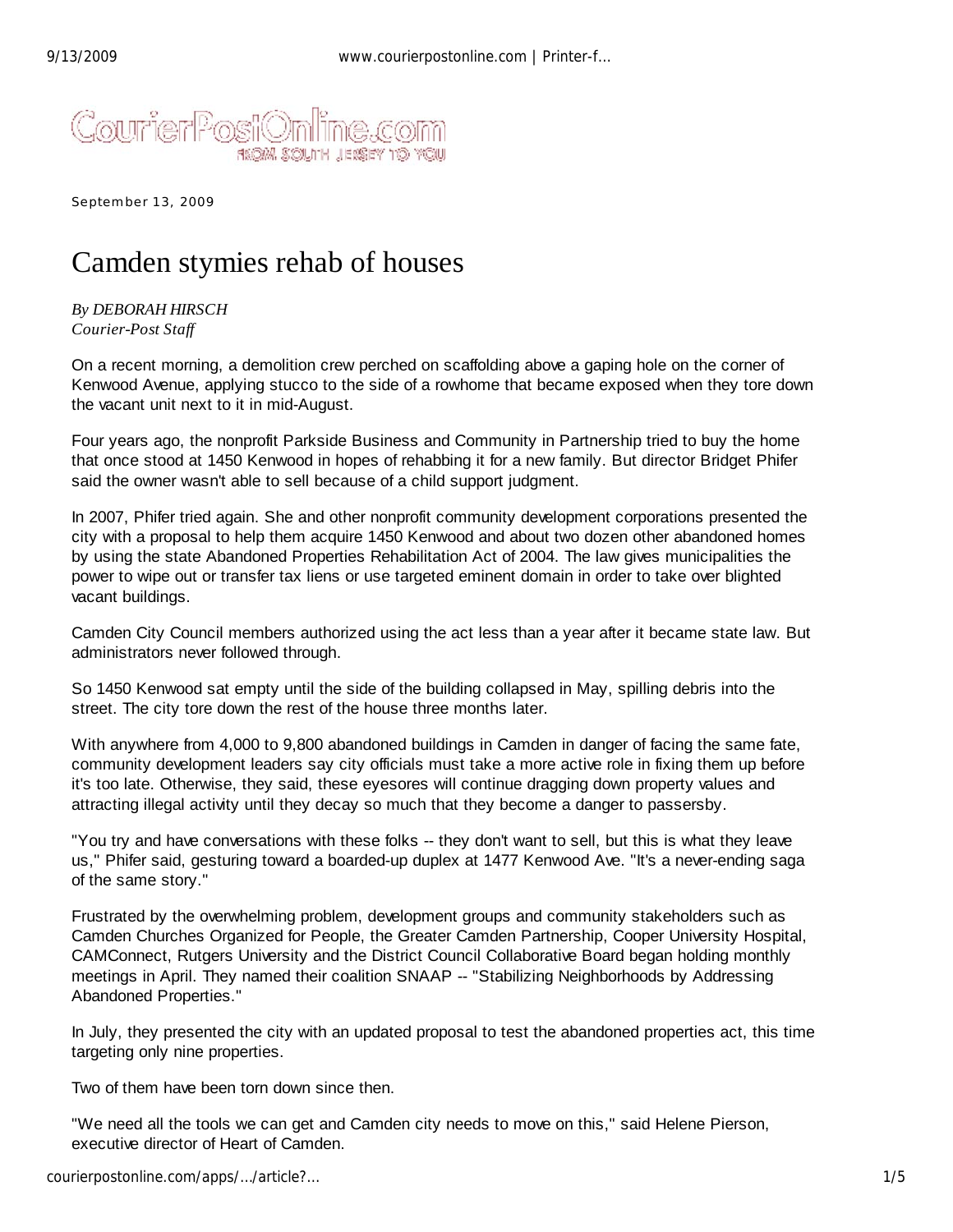9/13/2009 www.courierpostonline.com | Printer-f…

Sandy Johnson, who heads the city's planning department and nonprofit Camden Redevelopment Agency, promised that Camden would eventually use the act, but cautioned that it could take awhile.

"It's not for lack of desire," she said. "It's just a matter of getting to it, but within a framework."

Alan Mallach, a housing scholar who helped write the act, said he hoped officials didn't delay much longer because this tool is "utterly basic" to revitalizing a city plagued by so much abandonment.

"These vacant properties are destroying whatever vitality is left in Camden's neighborhoods," he said. "They are making crime problems worse, health problems worse, you name it. If a city like Camden is going to have any kind of hope of coming back to health, they have got to have a handle on this problem."

In addition to New Jersey, at least six other states -- Michigan, Ohio, Indiana, Pennsylvania, Massachusetts and Illinois -- and the city of Baltimore have legislation providing a way for local governments to take over abandoned properties, Mallach said.

In New Jersey, municipalities must first show that a property hasn't been legally occupied for at least six months. Electricity bills or sworn statements from neighbors could serve as proof.

The property must also either be delinquent on property taxes, in need of rehabilitation or considered a "nuisance." City officials can designate the property a nuisance if it is found unfit for habitation or its condition negatively affects the safety and welfare of nearby residents. Insects, overgrown grounds, construction debris and boarded up windows all count as fire or health hazards.

Once the city decides to go after properties that meet these criteria, it must attempt to notify the owners by certified mail and publish a notice in the newspaper. The owner must prove that the property is occupied or he is doing something to fix it in order to be removed from the "abandoned properties list."

Otherwise, the city can go to court to take the property through eminent domain. If the property has tax liens, the city could opt to foreclose instead, wiping out the debt in the process. Or, the city could sell the liens at a special tax sale. Unlike a regular annual tax sale, the city can specify parameters for the use or development of the property. Also, the lien purchaser would only have to give the owner six months, instead of two years, to pay back the debt before beginning foreclosure.

So far, at least 11 cities have authorized the act but only a handful have used it, including Orange, Millville and Newark. None of them has anywhere near as many abandoned homes as Camden.

Newark, which is more than three times bigger than Camden with about 285,000 residents, has about 500 abandoned buildings, according to Adam Zipkin, chief of staff for the city's department of economic and housing development.

Newark piloted the act in July 2007 with a list of 46 abandoned properties in a targeted area and is about to take 10 of them to court, Zipkin said. Three other owners agreed to sell to the city, he said. The rest of the properties either turned out to be occupied or else the owners started to fix them up, he said.

Officials published a second, citywide list in February 2008 with 340 properties and another 110 are slated to be added to that. Of those, Zipkin said, 50 have voluntarily begun rehabbing their homes to keep the city from taking their property.

"Our goal is just to get it fixed up and the truth is that's better for the city anyway because of resources," Zipkin said. "It is a very strong tool for municipalities but it takes work."

Camden Community Development Association Director Liza Nolan said the act would allow local nonprofits to do more rehab in their neighborhoods because they would have another means of acquiring properties.

courierpostonline.com/apps/…/article?… 2/5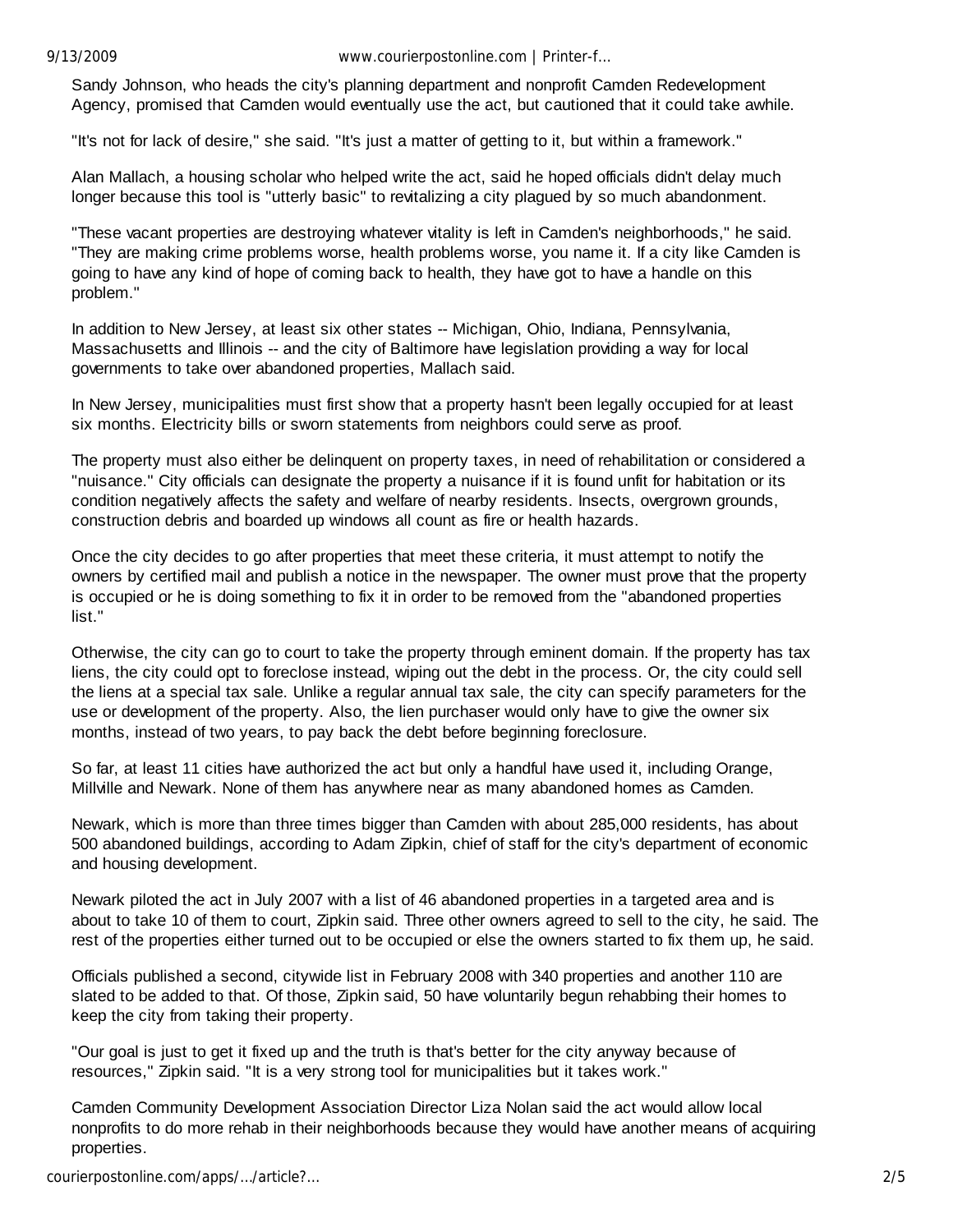It doesn't seem like it would be hard to buy a property that clearly isn't being used. But the owner may have moved or died years ago, making it impossible to negotiate a sale. Or, the property may have tens of thousands of dollars of tax liens. Oftentimes, the liens cost far more than the land is worth.

To complicate matters, about 5,350 tax liens were transferred in 2006 to the Tax Lien Financing Corporation, or TLFC, a quasi state agency created to help the city collect unpaid debt. Most of those properties are vacant or abandoned, but nonprofit leaders say they can't get them unless the TLFC auctions the liens at discounted prices they can afford.

With these perennial challenges, nonprofit leaders say they have to rely on government agencies to help them acquire privately-owned properties. That hasn't been working as well as it could, either, they said.

The city hasn't foreclosed on any tax-delinquent properties since 2004. Michelle Banks-Spearman, a city attorney, said there used to be an office that handled this all the time, but there isn't funding anymore. Each foreclosure can cost a couple of thousand dollars depending on how long it takes to try to track down the owners, she said.

Attempts to take properties through redevelopment plans in Bergen Square, Waterfront South and Cramer Hill have all been stopped by lawsuits. Litigation is pending in the Lanning Square redevelopment plan that passed last year.

Though residents have opposed redevelopment zones because that legal designation gives the city the option to go after properties, vacant or not, South Jersey Legal Services Inc. attorney Olga Pomar said they would probably welcome using the abandoned properties act to "get rid of specific nuisances."

Because the act does not allow sweeping imminent domain in a given neighborhood, it forces the city to pinpoint which abandoned structures make the most sense to redevelop, said Pierson, the Heart of Camden director. For example, she said, the city could focus on rowhomes in the middle of a block that would become nothing more than side yards or alleyways for drug dealers if they had to be torn down.

In addition, Pierson said, the act could prevent private owners or investors from holding onto decrepit property in hopes that agencies like hers will buy it as part of their mission to revive the neighborhood.

"They're looking for some big payday," she said.

She suspects that's the case with 434 Jasper, which she's trying to get through the pilot. Owner Di-Anna Broadwater, of Lawnside, did not respond to a request for comment.

"A suburban owner is sitting there, contributing to Camden blight," Pierson said. "It's a perfectly inhabitable property."

For Phifer, the act would be a chance to "complete" blocks that her agency has already done a lot of work on. She's on a mission to acquire every abandoned property in Parkside, which she estimates to be about 100 homes.

"We have list after list after list," she said. "It's frustrating, very frustrating."

Phifer pointed out that many of the homes in Parkside have historic brick structures that people couldn't afford to build in the current economy. Even though it costs about \$150,000 to rehab them, she said, that's still cheaper than tearing an old structure down and starting over.

The act would also be a way to tackle lone eyesores on otherwise intact blocks, Phifer said. On the 1400 block of Ormond, for example, all but two single-family homes appear to be occupied. Both 1446 and 1470 Ormond were on the pilot list, but the city demolished 1446 earlier this week.

Evelyn West, 76, has lived on that block since 1960. The home to her left came down in the 80s. She and her husband look after the vacant lot left in its wake. To her right, plywood covers the windows of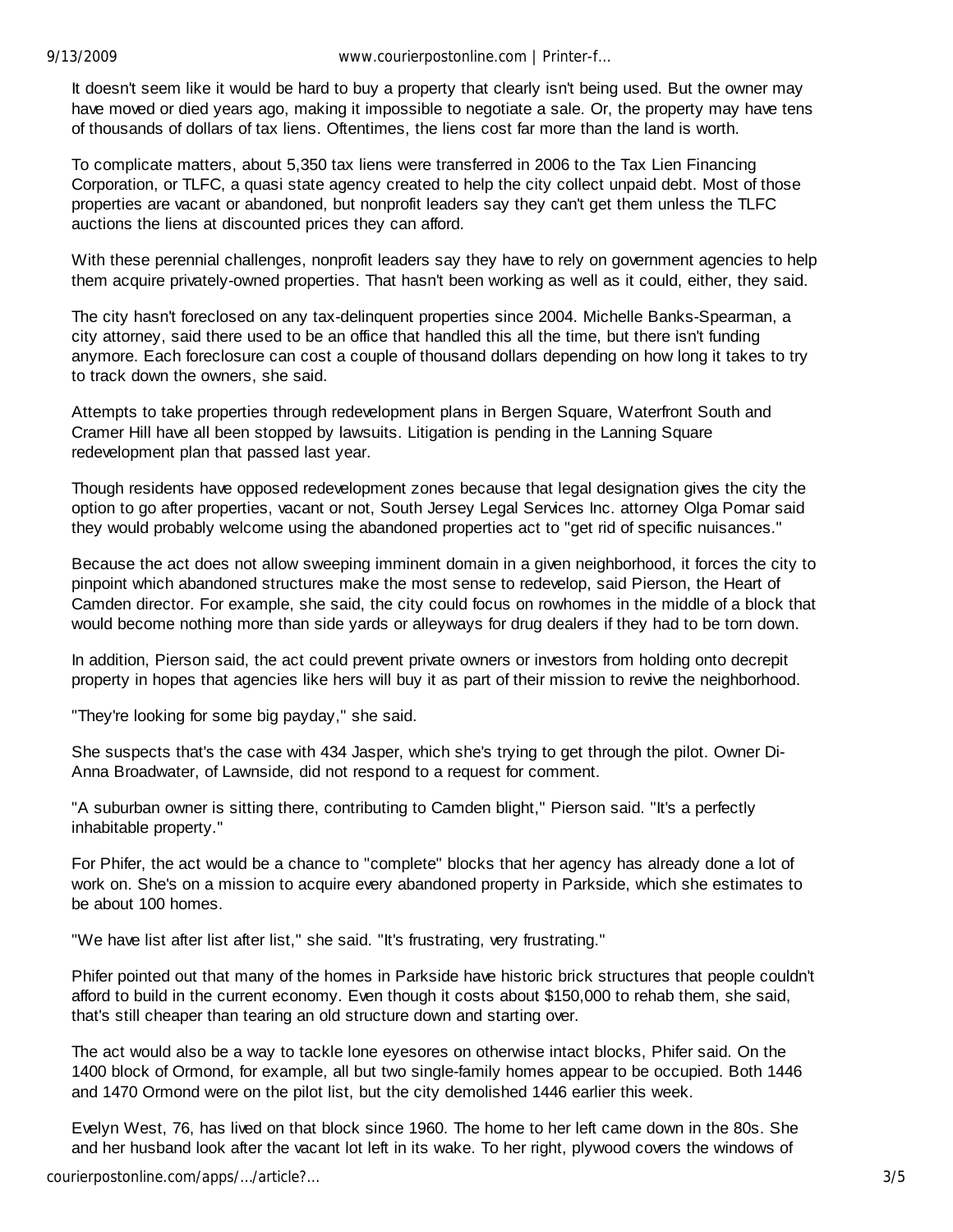9/13/2009 www.courierpostonline.com | Printer-f…

1470 Ormond. One of the porch columns is missing. West said the house, which has \$17,276 in liens on it, has been vacant since the owner died six years ago. Worse than the look of it, she said, unkempt trees in the yard clog her gutters with leaves and branches.

"To save my property and my house I have to pay somebody to go on my roof and clean my drains," she said. "We've invested a lot just to live here. I hate to say it, but I tell (my children) you don't need to come back. The city has failed us."

Public Works Director Pat Keating said he's been advocating for the city to address abandoned homes long before the act was even passed. In 1995, his department requested annual funding to keep abandoned buildings from decaying by making basic repairs and putting on new roofs. The proposal also included city funding to subsidize and market the homes to potential buyers who would fix them up. The department pitched the idea again in 2005, this time pointing out that spending \$2,500 on a new roof would save the city \$15,000 to \$30,000 in demolition costs years later. Keating said the state agreed to fund a pilot, but the money never materialized.

"If we had done this you would be turning properties into viable, tax generating properties," he said. "Somebody would have bought them and put \$50,000 into them and had a nice home. It might be an eyesore but it doesn't mean it has to come down. Anything can be salvaged, it's a matter of how much money you want to spend."

Instead, the city has poured millions of dollars in grants and loans into tearing down more than 2,065 abandoned buildings over the past two decades. Hundreds more have been deemed in need of demolition unless something is done to fix them up.

Residents are glad to see rotting structures come down, Keating said, but that just leaves them with a different problem -- a vacant lot that's still not being cared for.

"It's absurd," Keating said. "It just kills me."

The Camden Redevelopment Agency started to broach the abandoned properties act in 2007, three years after council authorized it. At the city's request, the community development corporations submitted a pilot list of properties.

Over the course of the year, they weeded out those with liens held by the TLFC. It's not clear if the act could still apply to those properties, but the city didn't want to risk additional legal complications, Pierson said.

Then, they waited, again.

"Every time we get so far, the COO or the Camden Redevelopment Agency director has changed," Pierson said. "We have to start all over again. We haven't found anyone that's not interested in it we just haven't found anyone that makes it a priority."

Councilman Frank Moran, who sponsored the ordinance authorizing the act, echoed her frustration.

"It all goes down to where the priority is for the administration," he said. "It's just sad to think that the potential is there. The next administration has to have housing in the forefront."

Nolan said she wished the city would at least push forward on their small pilot so that development agencies could figure out the timing and the costs. Even if the city doesn't have the resources to go through the court process now, she said, it would have that option later if it created a list.

Johnson, the city planning director, said she hoped to meet with the coalition this month to sketch out a plan for using the act. But, she warned, it might be another six to 12 months before that plan gets enacted. First, she said, the city needs a better idea of the costs involved and a detailed plan for every property it tries to acquire.